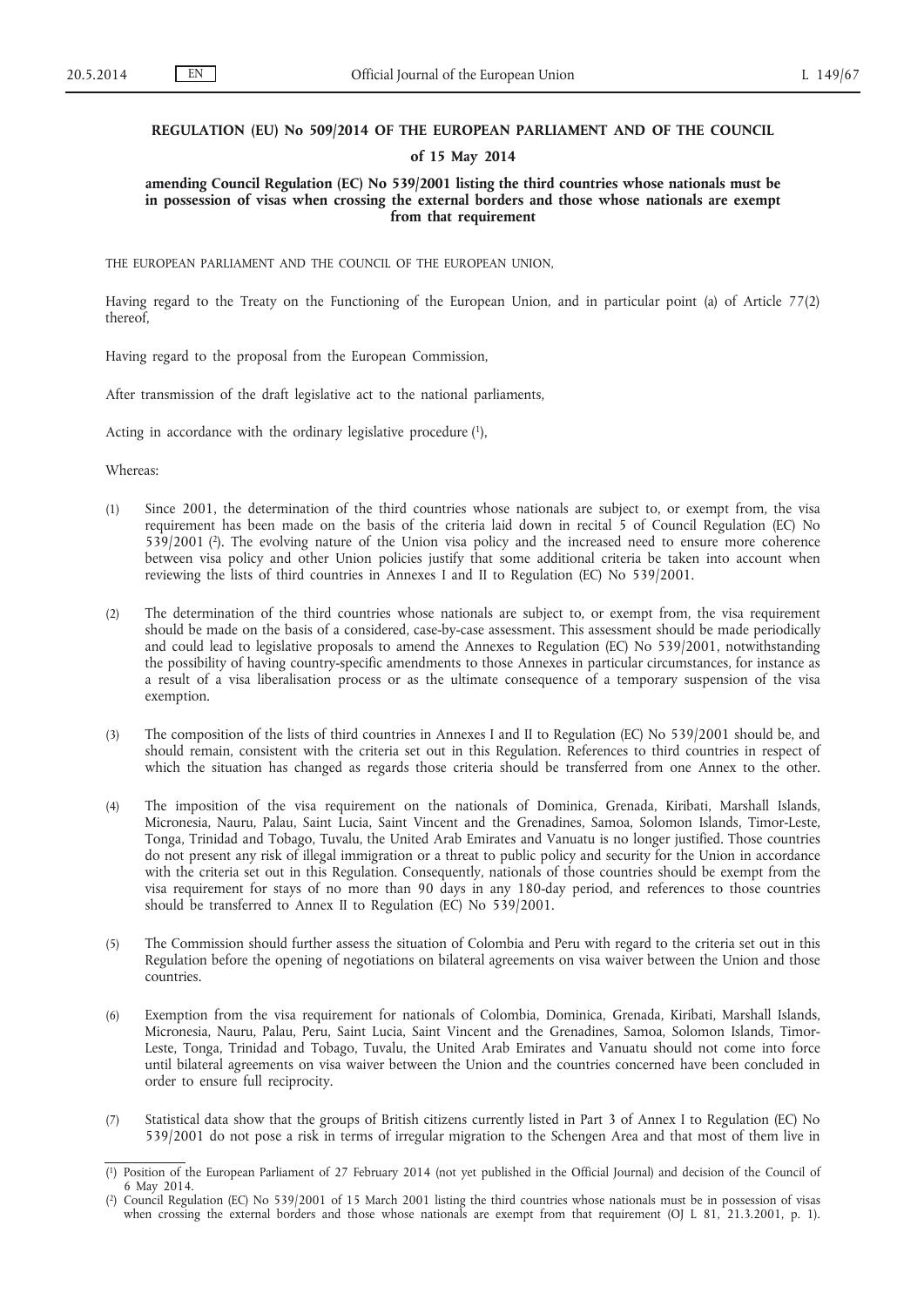islands of the Caribbean region which have strong links and similarities with neighbouring countries whose nationals are exempt from the visa requirement. Those groups of British citizens should therefore be exempt from the visa requirement for stays of no more than 90 days in any 180-day period and references to those groups should be transferred to Annex II to that Regulation.

- (8) Developments in international law entailing changes in the status or designation of certain States or entities should be reflected in the Annexes to Regulation (EC) No 539/2001. Reference to South Sudan should be added to Annex I to that Regulation, as the country declared its independence on 9 July 2011 and was admitted to membership in the United Nations on 14 July 2011.
- (9) As regards Iceland and Norway, this Regulation constitutes a development of the provisions of the Schengen *acquis* within the meaning of the Agreement concluded by the Council of the European Union and the Republic of Iceland and the Kingdom of Norway concerning the latters' association with the implementation, application and development of the Schengen *acquis* (1), which fall within the area referred to in Article 1, point (B), of Council Decision 1999/437/EC (2).
- (10) As regards Switzerland, this Regulation constitutes a development of the provisions of the Schengen *acquis* within the meaning of the Agreement signed by the European Union, the European Community and the Swiss Confederation on the Swiss Confederation's association with the implementation, application and development of the Schengen *acquis* (3), which fall within the area referred to in Article 1, points (B) and (C), of Decision 1999/437/EC, read in conjunction with Article 3 of Council Decision 2008/146/EC (4).
- (11) As regards Liechtenstein, this Regulation constitutes a development of the provisions of the Schengen *acquis* within the meaning of the Protocol between the European Union, the European Community, the Swiss Confederation and the Principality of Liechtenstein on the accession of the Principality of Liechtenstein to the Agreement between the European Union, the European Community and the Swiss Confederation on the Swiss Confederation's association with the implementation, application and development of the Schengen *acquis* (5), which fall within the area referred to in Article 1, points (B) and (C), of Decision 1999/437/EC, read in conjunction with Article 3 of Council Decision 2011/350/EU (6).
- (12) This Regulation constitutes a development of the provisions of the Schengen *acquis* in which the United Kingdom does not take part, in accordance with Council Decision 2000/365/EC  $(\bar{7})$ ; the United Kingdom is therefore not taking part in its adoption and is not bound by it or subject to its application.
- (13) This Regulation constitutes a development of the provisions of the Schengen *acquis* in which Ireland does not take part, in accordance with Council Decision 2002/192/EC (8); Ireland is therefore not taking part in its adoption and is not bound by it or subject to its application.
- (14) As regards Cyprus, this Regulation constitutes an act building upon, or otherwise related to, the Schengen *acquis* within the meaning of Article 3(1) of the 2003 Act of Accession.
- (15) As regards Bulgaria and Romania, this Regulation constitutes an act building upon, or otherwise related to, the Schengen *acquis* within the meaning of Article 4(1) of the 2005 Act of Accession.

<sup>(</sup> 1) OJ L 176, 10.7.1999, p. 36.

<sup>(</sup> 2) Council Decision 1999/437/EC of 17 May 1999 on certain arrangements for the application of the Agreement concluded by the Council of the European Union and the Republic of Iceland and the Kingdom of Norway concerning the association of those two States with the implementation, application and development of the Schengen *acquis* (OJ L 176, 10.7.1999, p. 31).

<sup>(</sup> 3) OJ L 53, 27.2.2008, p. 52.

<sup>(</sup> 4) Council Decision 2008/146/EC of 28 January 2008 on the conclusion, on behalf of the European Community, of the Agreement between the European Union, the European Community and the Swiss Confederation on the Swiss Confederation's association with the implementation, application and development of the Schengen *acquis* (OJ L 53, 27.2.2008, p. 1).

<sup>(</sup> 5) OJ L 160, 18.6.2011, p. 21.

<sup>(</sup> 6) Council Decision 2011/350/EU of 7 March 2011 on the conclusion, on behalf of the European Union, of the Protocol between the European Union, the European Community, the Swiss Confederation and the Principality of Liechtenstein on the accession of the Principality of Liechtenstein to the Agreement between the European Union, the European Community and the Swiss Confederation on the Swiss Confederation's association with the implementation, application and development of the Schengen *acquis*, relating to the abolition of checks at internal borders and movement of persons (OJ L 160, 18.6.2011, p. 19).

<sup>(</sup> 7) Council Decision 2000/365/EC of 29 May 2000 concerning the request of the United Kingdom of Great Britain and Northern Ireland to take part in some of the provisions of the Schengen *acquis* (OJ L 131, 1.6.2000, p. 43).

<sup>(</sup> Council Decision 2002/192/EC of 28 February 2002 concerning Ireland's request to take part in some of the provisions of the Schengen *acquis* (OJ L 64, 7.3.2002, p. 20).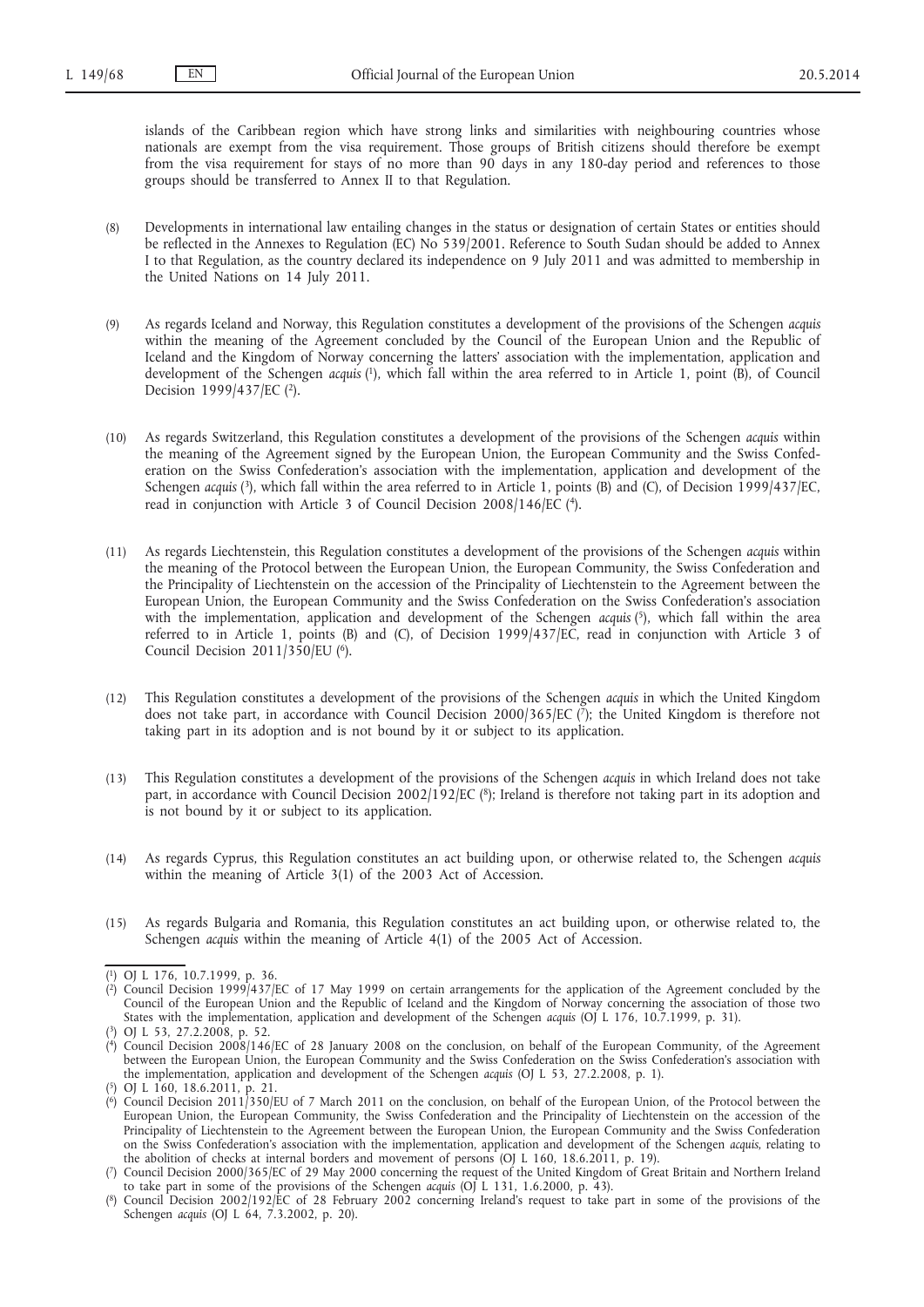- (16) As regards Croatia, this Regulation constitutes an act building upon, or otherwise related to, the Schengen *acquis* within the meaning of Article 4(1) of the 2011 Act of Accession.
- (17) Regulation (EC) No 539/2001 should therefore be amended accordingly,

HAVE ADOPTED THIS REGULATION:

*Article 1*

Regulation (EC) No 539/2001 is amended as follows:

(1) the following article is inserted before Article 1:

*'Article -1*

The purpose of this Regulation is to determine the third countries whose nationals are subject to, or exempt from, the visa requirement, on the basis of a case-by-case assessment of a variety of criteria relating, inter alia, to illegal immigration, public policy and security, economic benefit, in particular in terms of tourism and foreign trade, and the Union's external relations with the relevant third countries, including, in particular, considerations of human rights and fundamental freedoms, as well as the implications of regional coherence and reciprocity.';

- (2) Annex I is amended as follows:
	- (a) in Part 1, the references to Colombia, Dominica, Grenada, Kiribati, Marshall Islands, Micronesia, Nauru, Palau, Peru, Saint Lucia, Saint Vincent and the Grenadines, Samoa, Solomon Islands, Timor-Leste, Tonga, Trinidad and Tobago, Tuvalu, the United Arab Emirates and Vanuatu are deleted and a reference to South Sudan is inserted;
	- (b) Part 3 is deleted;
- (3) Annex II is amended as follows:
	- (a) in Part 1, the following references are inserted:
		- 'Colombia (\*)', 'Dominica (\*)', 'Grenada (\*)', 'Kiribati (\*)' 'Marshall Islands (\*)', 'Micronesia (\*)', 'Nauru (\*)', 'Palau (\*)', 'Peru (\*)', 'Saint Lucia (\*)', 'Saint Vincent and the Grenadines (\*)', 'Samoa (\*)', 'Solomon Islands (\*)', 'Timor-Leste (\*)', 'Tonga (\*)', 'Trinidad and Tobago (\*)', 'Tuvalu (\*)', 'the United Arab Emirates (\*)' and 'Vanuatu (\*)';

<sup>&#</sup>x27;(\*) The exemption from the visa requirement shall apply from the date of entry into force of an agreement on visa exemption to be concluded with the European Union.';